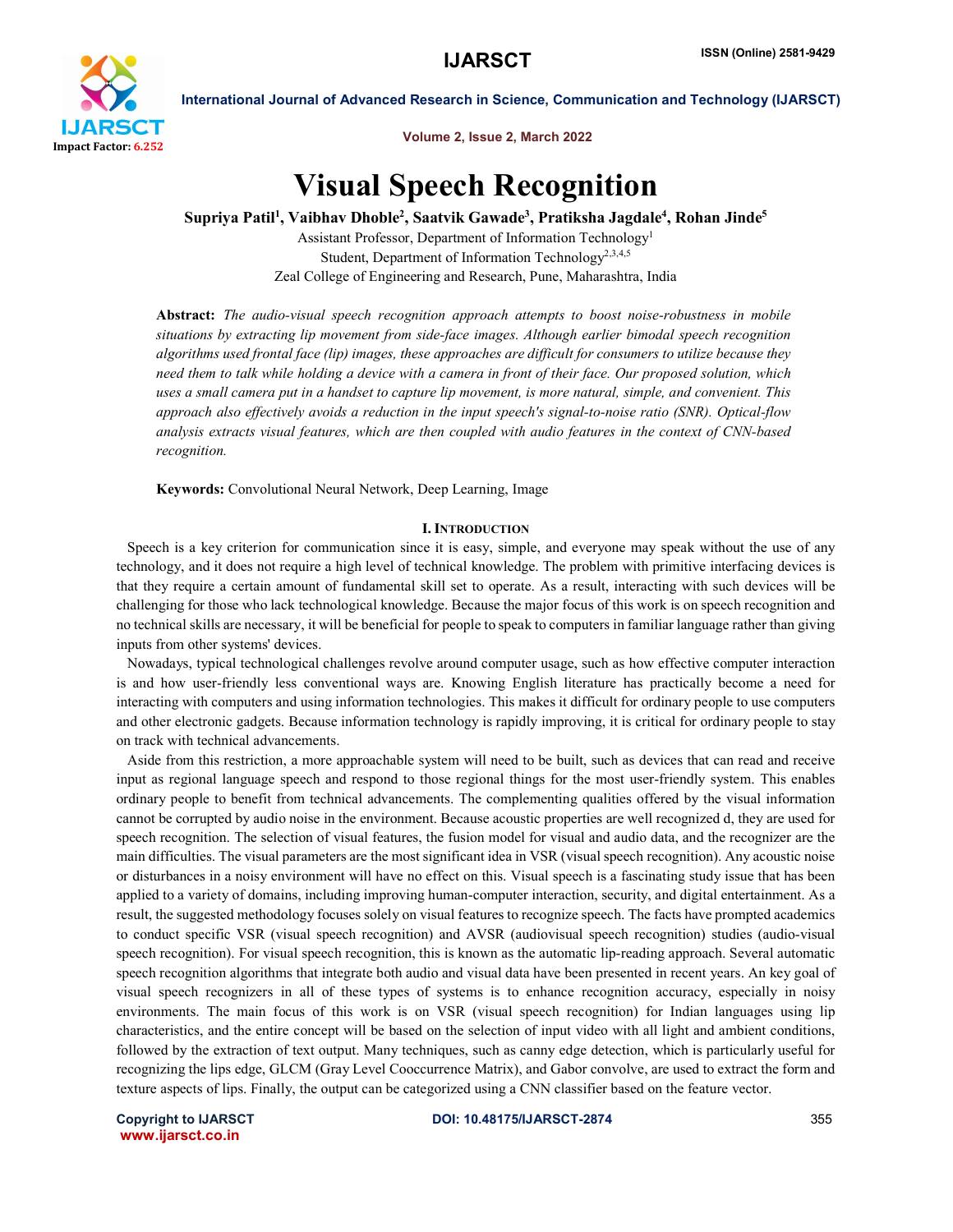

#### Volume 2, Issue 2, March 2022

#### II. LITERATURE SURVEY

 Convolutional sequence learning based on spatio-temporal fusion for lip reading [1]. A Temporal Focal block to accurately depict short-range relationships, as well as a Spatio-Temporal Fusion Module (STFM) to maintain local spatial information while lowering feature dimensions. As indicated by the experiment results, our solution delivers equal performance to the state-of-the-art techniques while using substantially less training data and a much lighter Convolutional Feature Extractor.

 Indonesian Lip Reading Model Based on Syllables [2]. You can construct a new phrase that isn't in the dictionary using the syllable-based paradigm. By mixing the syllables that already exist, a new word is generated. Because the data acquired is too small for deep learning, the augmentation step is repeated 40 times.

 An overview of audio-visual speech augmentation and separation based on deep learning [3]. A comprehensive examination of this field of study, focusing on the major elements that separate systems in the literature: audio features, visual features, deep learning methods, fusion approaches, training objectives, and objective functions. Since they may employ these techniques to better and separate audio-visual speech, deep-learning-based approaches for voice reconstruction from silent movies and audio-visual sound source separation for non-speech data are being investigated.

 Visual Speech Recognition (VSR) is a technique for recognizing speech using images. The following is an overview of numerous Machine Learning algorithms and image processing processes for efficiently extracting and tracking lip movements. Image processing is now a common method for extracting important traits and using numerous environmental aspects to improve the end product. The paper's main focus is on a comparison of many VSR algorithms. Categorization methods include LSTMs, CNNs, Decision Trees, and Neural Networks, to name a few.

 Based on deep learning A Survey on Automated Lip-Reading [5]. Audio-visual databases, feature extraction, classification networks, and classification schemas are all components of automated lip-reading systems that are compared. The field of automated lip-reading research is vast. Because of advances in deep neural networks and the introduction of large-scale databases containing vocabularies with thousands of distinct words, lip-reading algorithms have gone from recognizing solitary speech units in the form of numbers and letters to decoding complete sentences.

 Deep Audio-Visual Speech Recognition [6] is a technique for recognizing speech in both audio and visual formats. LRS2- BBC is a large-scale, unconstrained audiovisual dataset made up of thousands of movies collected and preprocessed from British television. On the LRS2-BBC lip reading dataset, the top visual-only model outperforms the prior state-of-the-art by a considerable margin and establishes a strong baseline for the recently released LRS3-TED. Finally, we show that even when a clear audio stream is available, visual information can help boost speech recognition accuracy. Combining the two modalities improves performance significantly, especially when there is noise in the audio.

 Is it possible to read speech without looking at the lips? Rethinking RoI Selection for Deep Visual Speech Recognition [7] a comprehensive study using state-of-the-art VSR models to assess the effects of several facial regions, including the lips, the entire face, the upper face, and even the cheeks. Experiments are carried out on benchmarks with diverse properties at the word and sentence levels. Incorporating information from extraoral facial regions, including the upper face, reliably improves VSR performance, despite the data's complicated fluctuations. In addition, we present a simple but successful strategy based on Cutout for learning new discriminative features for face based VSR, with the goal of maximizing the utility of information stored in various facial areas.

 Visual Speech Recognition for Small-Scale Datasets (End-to-End) [8]. An end-to-end visual speech recognition system based on fully connected layers and Long-Short Memory (LSTM) networks for small-scale datasets is described. The model is divided into two streams: one that extracts features directly from mouth photos, and the other that derives features from difference images. The temporal dynamics in each stream are modelled using a Bidirectional LSTM (BLSTM), which is then combined using another BLSTM. The proposed model achieves state-of-the-art performance on all four datasets, OuluVS2, CUAVE, AVLetters, and AVLetters2, greatly exceeding all previous approaches published in the literature, including CNNs pre-trained on external databases.

Copyright to IJARSCT DOI: 10.48175/IJARSCT-2874 356 www.ijarsct.co.in A Review of Biosignal Sensors and Deep Learning-Based Speech Recognition The interface technologies, which are mouth-mounted devices for speech recognition, production, and volitional control, and the corresponding research to develop artificial mouth technologies based on various sensors, such as electromyography (EMG), electroencephalography (EEG), electropalatography (EPG), electromagnetic articulography (EMA), permanent magnet articulography (PMA), gyros, images, and three-dimensional magnetic sensors, especially with deep learning techniques. We investigate a variety of deep learning technologies linked to voice recognition, such as visual speech recognition and silent speech interface, as well as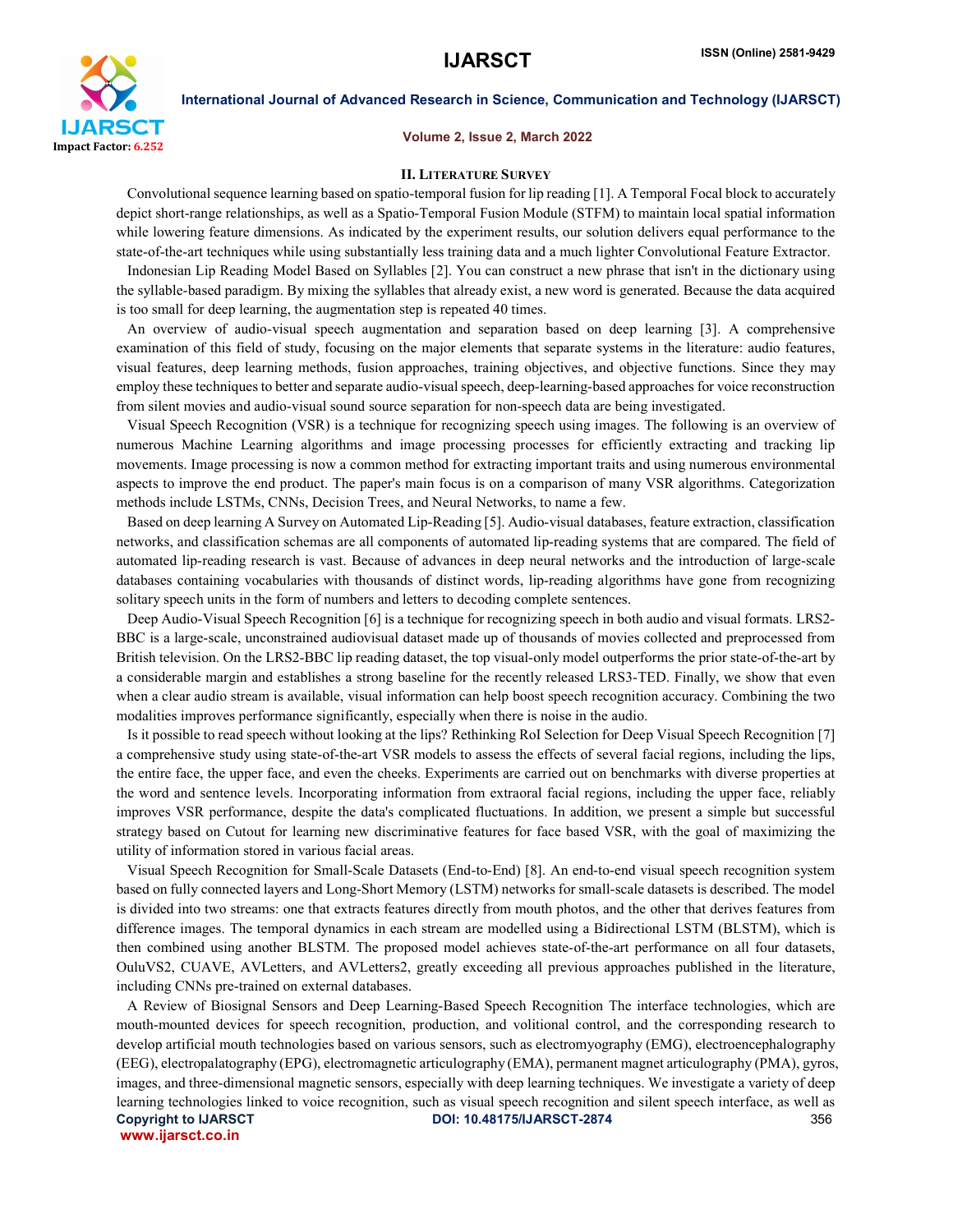

#### Volume 2, Issue 2, March 2022

their flow and classification into a taxonomy. Finally, we explore approaches for resolving communication challenges in people with impairments who have difficulty communicating, as well as future research on deep learning components.

 With the Transformer Model, audio–visual speech recognition is based on dual cross-modality attentions [10]. an AVSR model with DCM attention and a hybrid CTC/attention architecture based on the transformer We used a hybrid CTC/attention structure to improve monotonic alignments and built the DCM attention for correct alignment information between audio and visual modality even with noisy reverberant audio data. In general, our model outperformed the transformer-based models in terms of recognition, even for out-of-sync input, and the hybrid CTC/attention loss further improved the performance.

### III. OBJECTIVES OF SYSTEM

- To build and implement a deep learning-based solution for text audio detection utilising lips movements.
- Convolutions Neural Network was used to extract several lips movement futures and identify the voice.
- Develop a method for improving the accuracy of voice recognition at the word and sentence levels.
- To compare and contrast the suggested system's results with those of other systems.



#### IV. IMPLEMENTATION DETAILS OF MODULE





### Figure b: System Steps

 The proposed structure and essential steps are addressed in depth in the four parts that follow. The dynamic lip videos must first be preprocessed, which includes separating audio and video signals, extracting keyframes, and positioning the mouth. Second, CNN is used to extract features from the preprocessed picture dataset.

 Then, to learn sequence information and attention weights, we combine LSTM with an attention mechanism. Finally, the ten-dimensional characteristics are mapped using two completely linked layers, with the SoftMax layer predicting the result of automatic lip-reading recognition. SoftMax normalizes and categorizes the output of fully linked layers based on likelihood.

### V. CONCLUSION

 Recent research suggests that the best modelling of temporal sequences is still an unresolved subject that is being addressed with recurrent neural networks.

 Because of their ability to preserve both short- and long-term context information in their cell architectures, CNN have been widely utilized for modelling sequences, albeit it is unclear how to fully use this feature. Several authors, for example, have used numerous CNN layers to mimic different scales of context, with the goal of introducing constraints relating to larger speech structures such as connected phonemes, syllables, phrases, or sentences.

www.ijarsct.co.in

Copyright to IJARSCT DOI: 10.48175/IJARSCT-2874 357